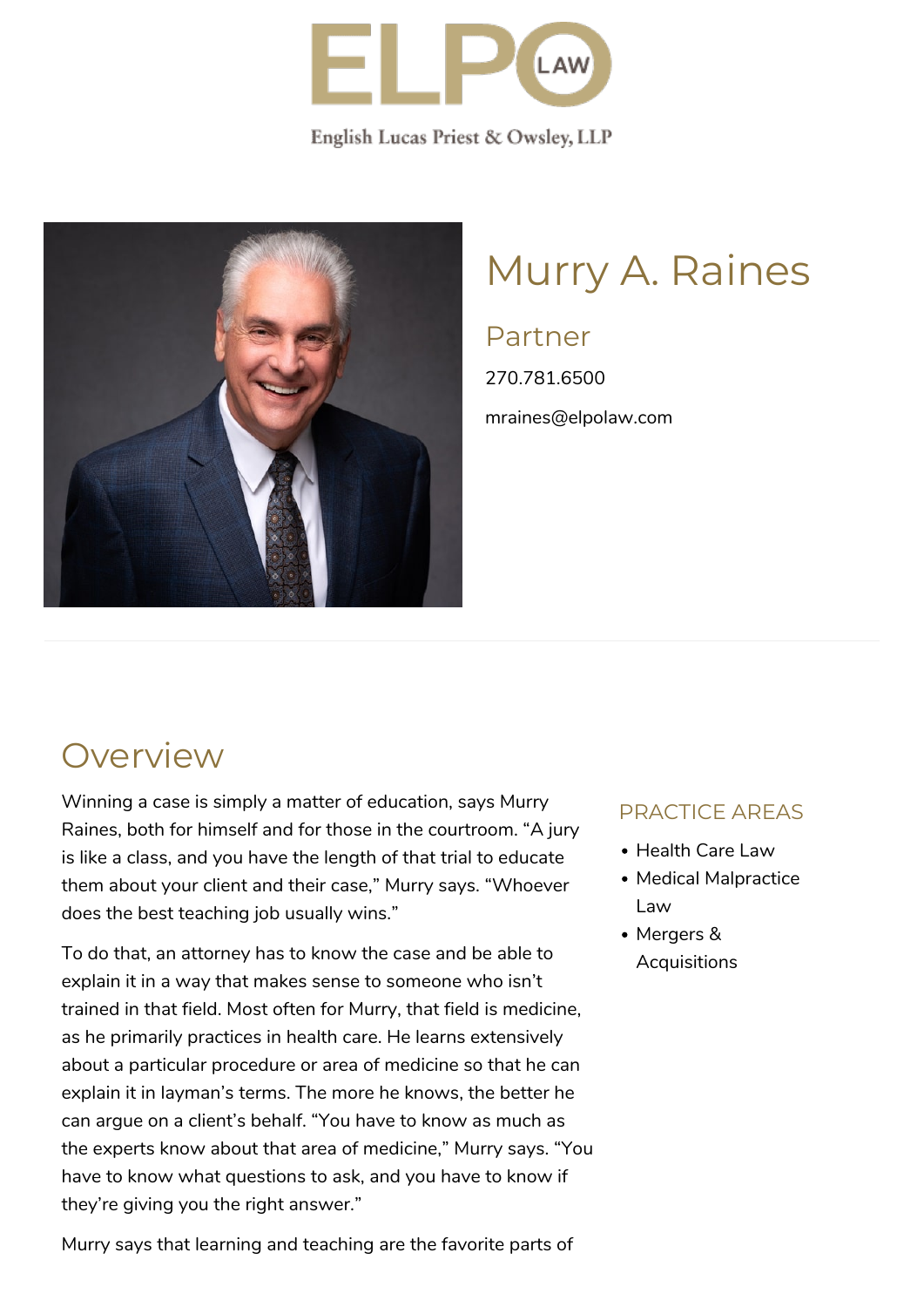his job as an attorney, and it makes sense. He considered becoming a teacher, but chose law instead, as it combines elements of public speaking, education and research, which all appeal to him. He primarily advises health care companies, defending the businesses in the courtroom and advising the clients on regulatory matters. In the nearly 35 years he's been practicing, he's seen new laws introduced that have dramatically impacted the health care industry, such as HIPAA, which controls how medical facilities use patient information, and the Stark law, which limits the way doctors can refer patients. It's been his job to learn those laws inside-out and advise his clients how to remain compliant.

During the course of his career, Murry has represented individuals and businesses from Paducah to Ashland and continues to maintain a statewide practice. He has advised and defended hospitals, nursing homes, physicians, managed care programs and other health care providers in all aspects of health care law. Murry has represented clients in venues ranging from rural state courts to the U.S. Supreme Court.

Murry is also a big believer in helping those who need it. He is Chair of the Board of Directors of Kentucky Legal Aid, an organization which assists those too poor to afford lawyers throughout western Kentucky.

He is also the permanent chair of Lawyers Care, which is the pro bono arm of the Bowling Green-Warren County Bar Association. "People who can't afford to help themselves are the people you most enjoy helping," Murry says. "The last case I handled was for a quadriplegic being denied benefits by the Kentucky Medicaid program. We had to sue them to get his benefits reinstated, which has made a huge difference in his life."

For Murry, choosing Bowling Green was a deliberate lifestyle decision. Having grown up in rural Ballard County and lived in large cities, he wanted to live in a smaller city. Bowling Green fit the bill nicely.

"Bowling Green has grown the right way," Murry says. "It's a strong community, growing from basically a college town to a commercial and cultural center for all of southern Kentucky."

Bowling Green's growth and strategic location has facilitated the growth of Murry's practice as well as the other areas of practice of the firm.